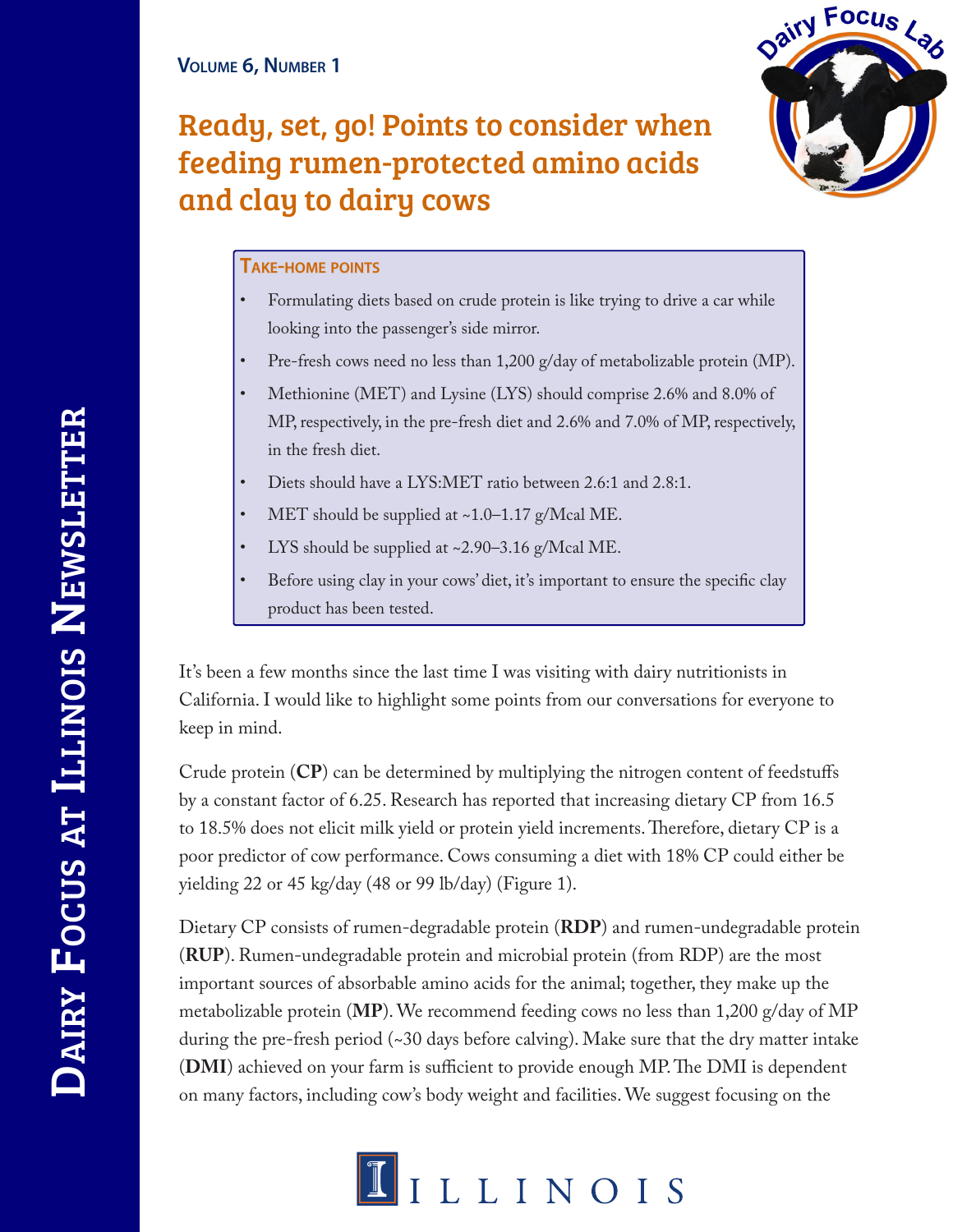

**Figure 1.** Prediction plot of the relationship between milk yield and dietary CP percentage for lactating dairy cows. (R2 = 0.19). Adapted from: Ipharraguerre, I. R., and J. H. Clark. 2005. Varying protein and starch in the diet of dairy cows. II. Effects on performance and nitrogen utilization for milk production. J. Dairy Sci. 88:2556–2570.

quantity (grams) of MP delivered, independently of the intake. For instance, typical DMI can vary between 12–16 kg/day (26–35 lb/day). If in the lower range, you may consider using better sources of protein. If in the higher range, you may be able to reach 1,200 g/day of MP without a specialty bypass protein product.

After achieving the appropriate amount of MP, remember to make sure that it has the right proportions of lysine (**LYS**) and methionine (**MET**). For the pre-fresh diet, we recommend that MET be 2.6% of MP and that LYS be 8.0% of MP. For the fresh diet, we recommend that MET be 2.6% of MP and that LYS be 7.0% of MP. Recently, we reported that cows fed concentration of LYS (8.0% of MP) pre-fresh performed better [more energy-corrected (**ECM**) and fat-corrected milk (**FCM**)] than cows that were not fed rumen-protected LYS. This could potentially result in increased secretory cells in the mammary glands, which would allow for greater ECM and 3.5% FCM yield at the onset of lactation; however, further research is needed to elucidate this mechanism in the cow. After accounting for the amount, remember to also consider the ratios between the amino acids (LYS:MET ratio of 2.6:1 to 2.8:1) and energy (MET supply relative to energy is ~1.0–1.17 g/Mcal ME; LYS supply relative to energy is ~2.90–3.16 g/Mcal ME). Adjusting only for the ratio between LYS:MET will not guarantee the success of your amino acid balancing.